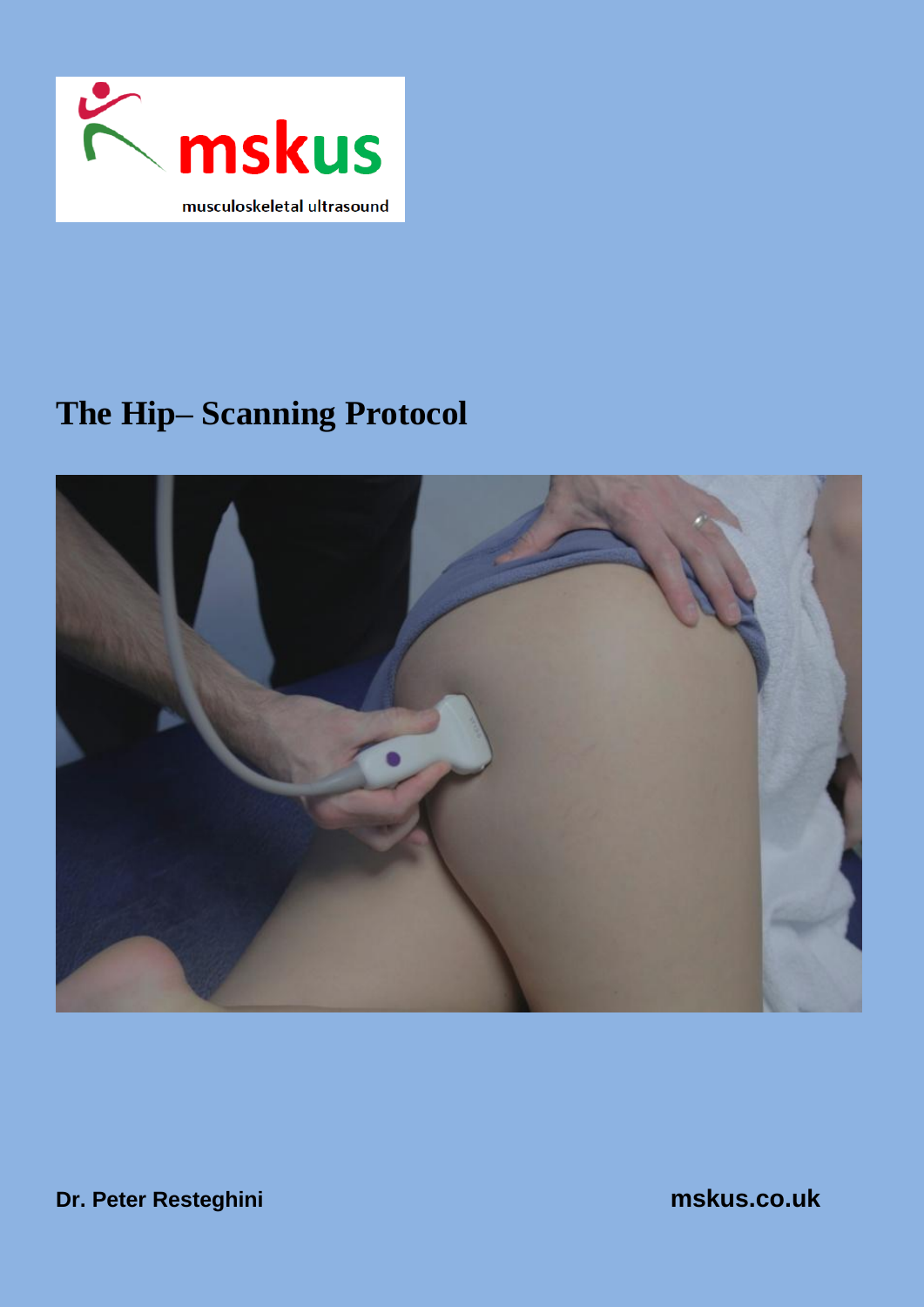

#### **Diagnostic imaging of the Hip: Introduction**

Examination of the hip will be dependent upon the specific structure and pathology suspected from a thorough clinical examination. Based on this examination it would be normal to scan one or two specific structures. In addition to static scanning dynamic imaging should be included particularly when imaging tendons and ligaments to fully assess the patency of these structures. It should be noted that examination of the hip can be problematic particularly in the muscular or obese patient given the anatomical position of the joint. The use of relatively low frequency ultrasound should be used where necessary to maximise image quality.

#### Imaging includes:

#### **Anterior - Supine:**

- Hip joint including the femoral head, neck, capsule, and anterior synovial recess
- Anterior labrum
- Iliopsoas muscle, tendon and bursa
- AIIS and the tendon and muscle of rectus femoris
- ASIS and the tendons and muscles of sartorius and tensor fascia lata
- Lateral femoral cutaneous nerve and inguinal ligament

#### **Medial Region - Supine in Frog-leg position:**

• Adductor tendons and muscles

#### **Lateral – Side lying:**

- Gluteus maximus, Tensor fascia lata and the fascia lata
- Gluteus medius muscle and tendon
- Gluteus minimus muscle and tendon
- Greater trochanter and bursa (if pathological)

## **Posterior – Prone lying:**

- Hamstring muscles and tendon
- Ischial tuberosity and bursa (if pathological)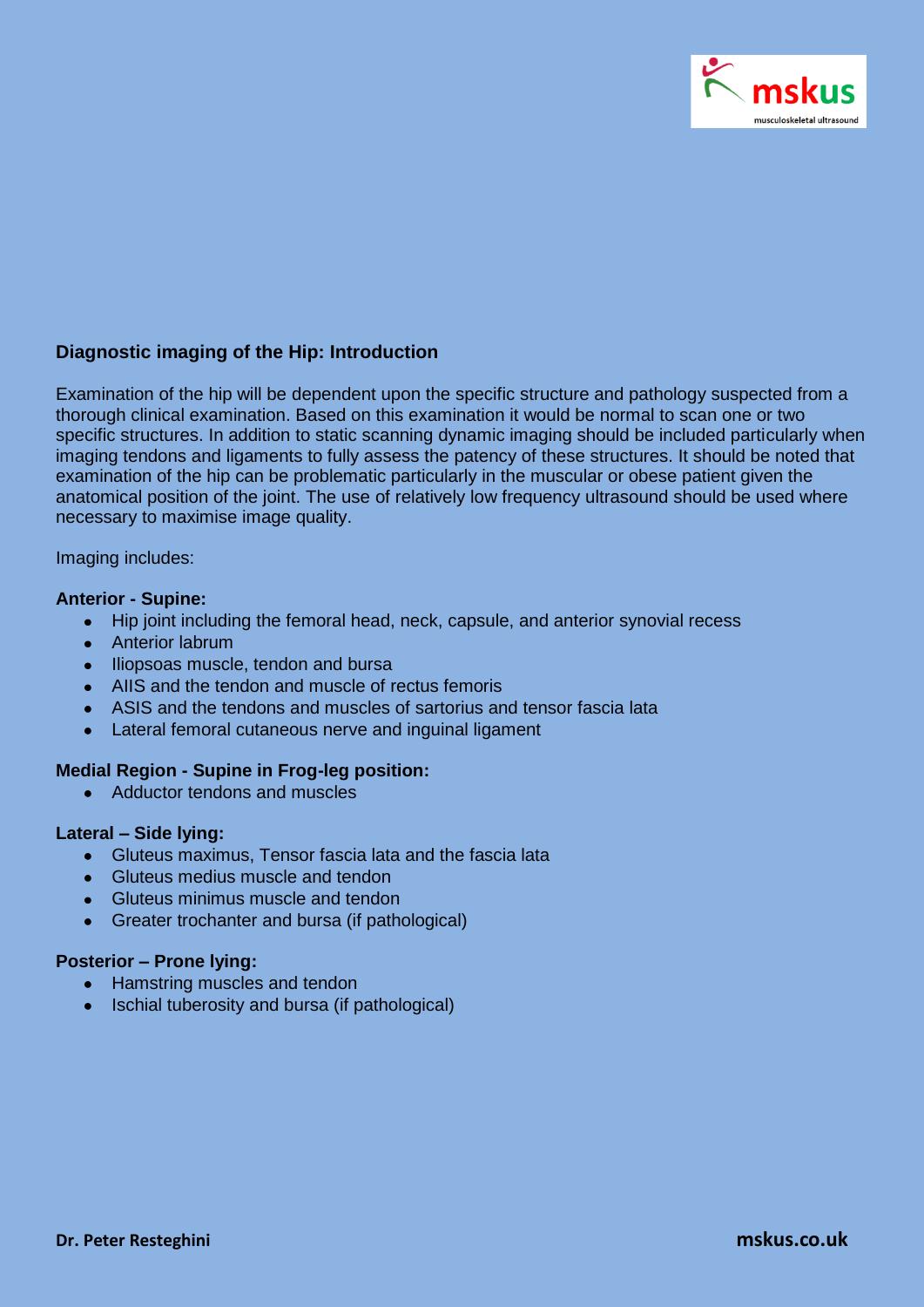

# **1. Anterior**

#### **Anterior Hip Joint: Longitudinal Scan**

The hip joint may only be effectively visualised from its anterior aspect which also allows imaging of the anterior femoral recess and the iliopsoas tendon and bursa (if pathological).

The patient is positioned in supine. A small pillow placed under the knee allows the hip to rest in a few degrees flexion which can facilitate scanning. To visualise the anterior aspect of the hip joint and the anterior femoral recess a large foot-print probe is required. In addition given the depth of the joint particularly in the larger patient a low frequency probe should be used.





*Legend: FH-femoral head; IM iliopsoas muscle; White arrowheads-anterior capsule of hip joint and iliofemoral ligament; Curved yellow arrow-anterior margin of acetabulum; Curved white arrow-location of psoas bursa; Yellow arrowhead-anterosuperior labrum.*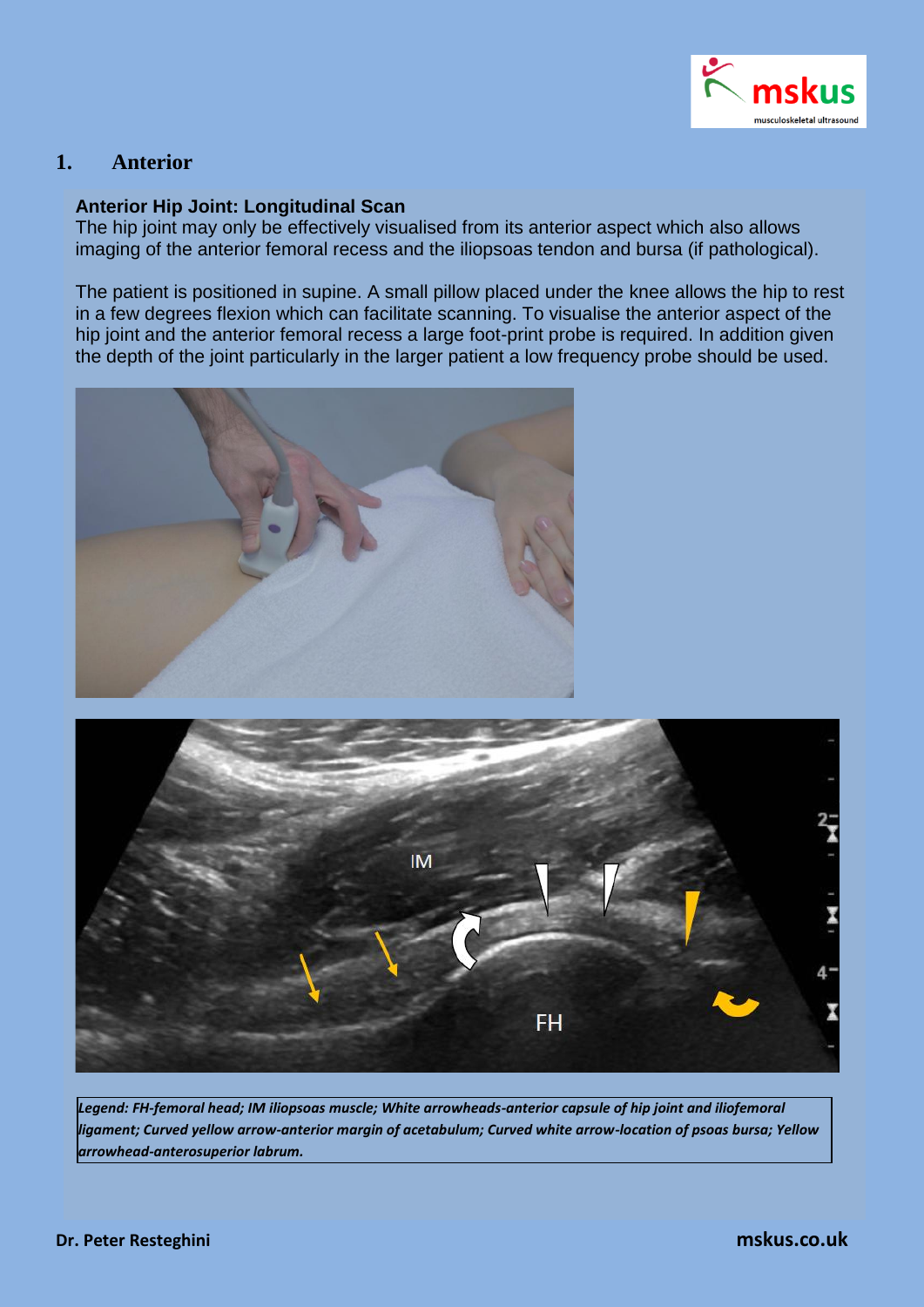

#### **Anterior Inferior Iliac Spine (AIIS): Longitudinal Scan**

The patient is positioned in supine. A small pillow placed under the knee allows the hip to rest in a few degrees flexion which may facilitate scanning. The probe is placed over the anterior inferior iliac spine (AIIS) in the sagittal plane to image both the AIIS and the tendon of rectus femoris. The use of a large foot-print probe allows for better visualisation of this area. In the larger patient a low frequency curvilinear probe should be used.



*Legend: AIIS-anterior inferior iliac spine; Yellow arrows-rectus femoris tendon (direct tendon); White arrowheads-rectus femoris tendon (indirect tendon).*

#### **Anterior Inferior Iliac Spine (AIIS): Transverse Scan**

Turn the transducer through 90 degrees to lie in the transverse plane to image the origin of the direct tendon of rectus femoris. The transducer should then be moved in a caudal direction maintaining alignment in the transverse plane to image first the musculotendinous junction of the rectus femoris and then the muscle belly itself which can be found positioned between tensor fasciae lata, sartorius and iliopsoas. More distally the muscle of rectus femoris may be seen to overlay the vastus intermedius muscle belly (sequentially from proximal to distal 1-2-3).



*Legend: AIIS-anterior inferior iliac spine; SAsartorius; TFL-tensor fasciae lata; Curved yellow arrow-rectus femoris tendon; IP-iliopsoas; VI-vastus intermedius; FE-femur; White arrowheads-central aponeurosis of rectus femoris.*

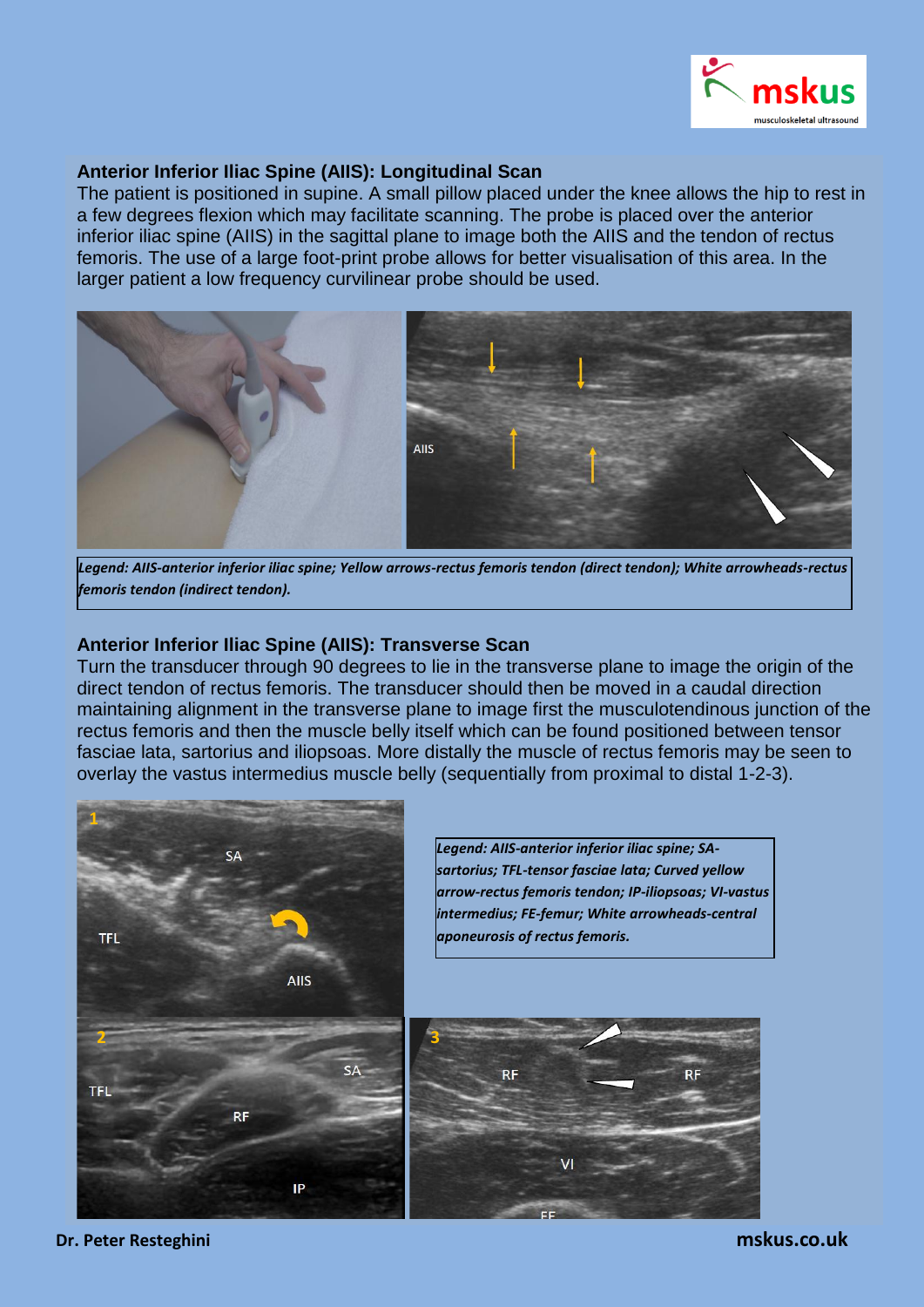

#### **Anterior Superior Iliac Spine (ASIS): Transverse Scan**

The patient is positioned in supine and the probe is placed over the anterior superior iliac spine in the transverse plane to image the tendons of sartorius medially and tensor fasciae lata laterally. Each tendon may be followed distally to view the musculotendinous junction and more distally the muscle belly itself. The muscle of rectus femoris may be seen to lie between the muscles of sartorius and tensor fasciae lata in the upper part of the thigh.



## **Anterior Superior Iliac Spine (ASIS): Longitudinal Scan**

The probe is turned through 90 degrees so that it lies in the sagittal plane with its proximal edge against the ASIS. With the probe directed a few degrees medially the tendon of Sartorius can be seen and when directed laterally the tendon of tensor fascia lata can be viewed.



*Legend: ASIS-anterior superior iliac spine; Black oval-tensor fascia lata; Yellow oval-sartorius; Yellow arrows-tendon of sartorius.*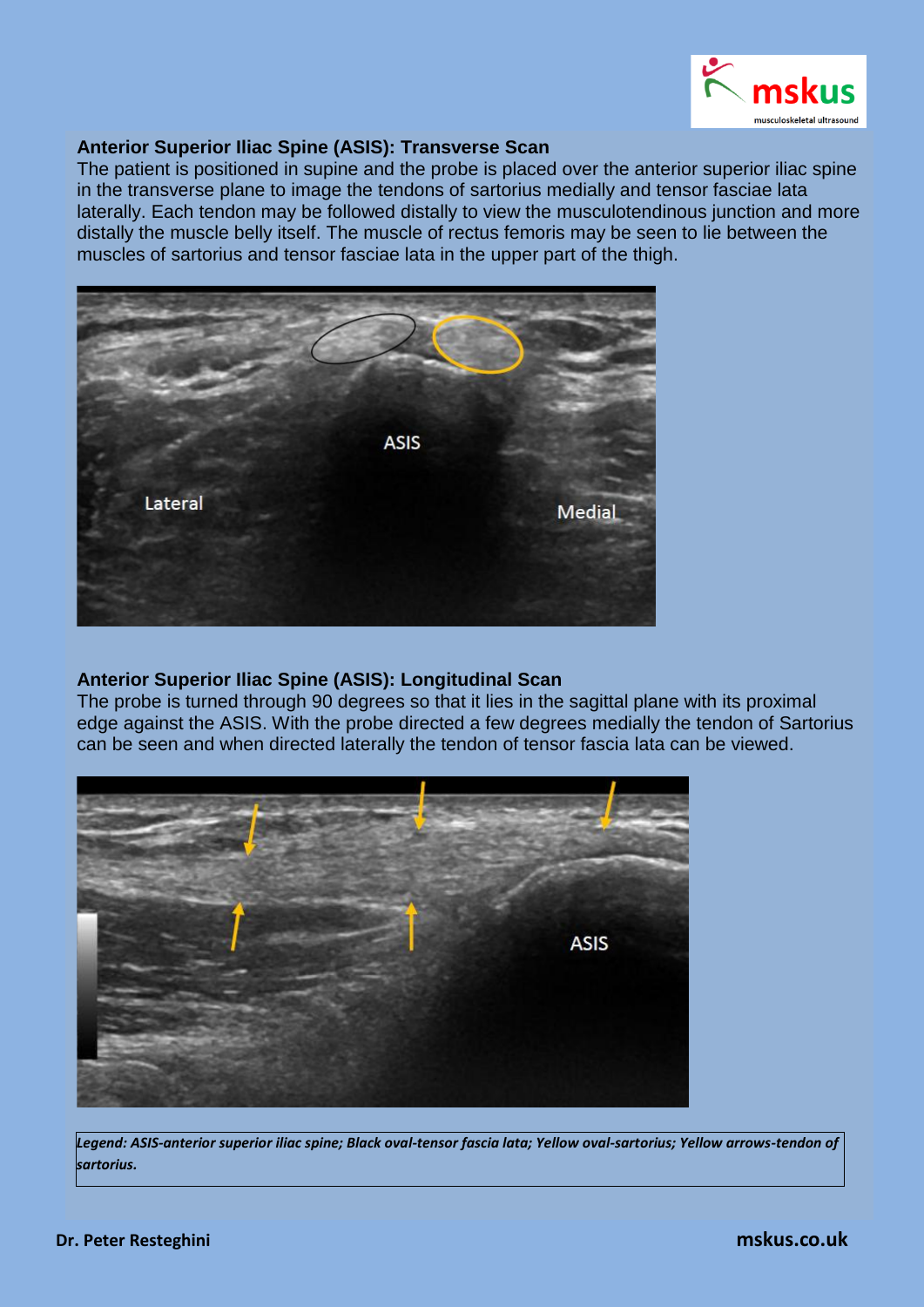

#### **Lateral femoral cutaneous nerve and inguinal ligament: Transverse Scan**

Immediately medial to the anterior superior iliac spine in the transverse oblique plane the lateral femoral cutaneous nerve may be seen deep to the inguinal ligament as an ovoid hypoechoic foci passing through the lacuna musculorum anterior and lateral to the iliacus muscle.



*Legend: ASIS-anterior superior iliac spine; Yellow arrows-inguinal ligament; Black oval-lateral cutaneous nerve of the thigh.*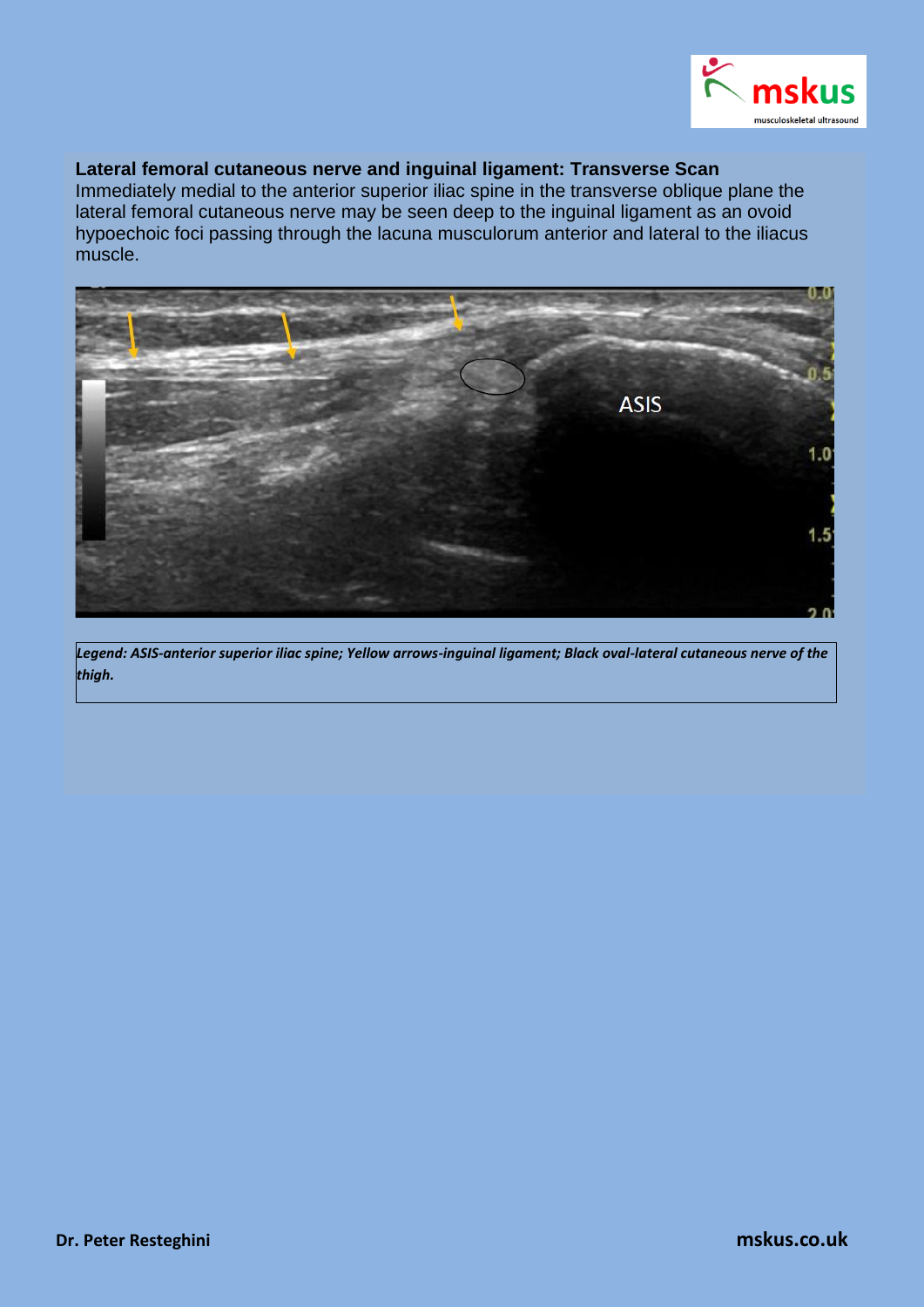

# **2. Medial**

## **Medial Hip: Longitudinal Scan**

The patient is positioned in supine with the leg to be examined flexed and abducted a few degrees at the hip and in some external hip rotation (frog-leg position). The knee should be in a few degrees flexion. The probe is placed in the anatomical coronal plane so that it lies longitudinally over the bulk of the adductor muscles and tendons. The proximal edge of the probe should lie against the inferior pubic rami. In this position three distinct layers should be visible with the adductor insertion being visible proximally as a triangular hypoechoic structure.

| <b>Superficial</b>         | Adductor longus (anterior) and gracilis (posterior) |
|----------------------------|-----------------------------------------------------|
| <i><b>Intermediate</b></i> | <b>Adductor brevis</b>                              |
| Deep                       | Adductor magnus.                                    |





*Legend: AL-adductor longus; GRgracilis; AB-adductor brevis; AMadductor magnus; Yellow arrowcommon adductor tendon; Ppubic rami.*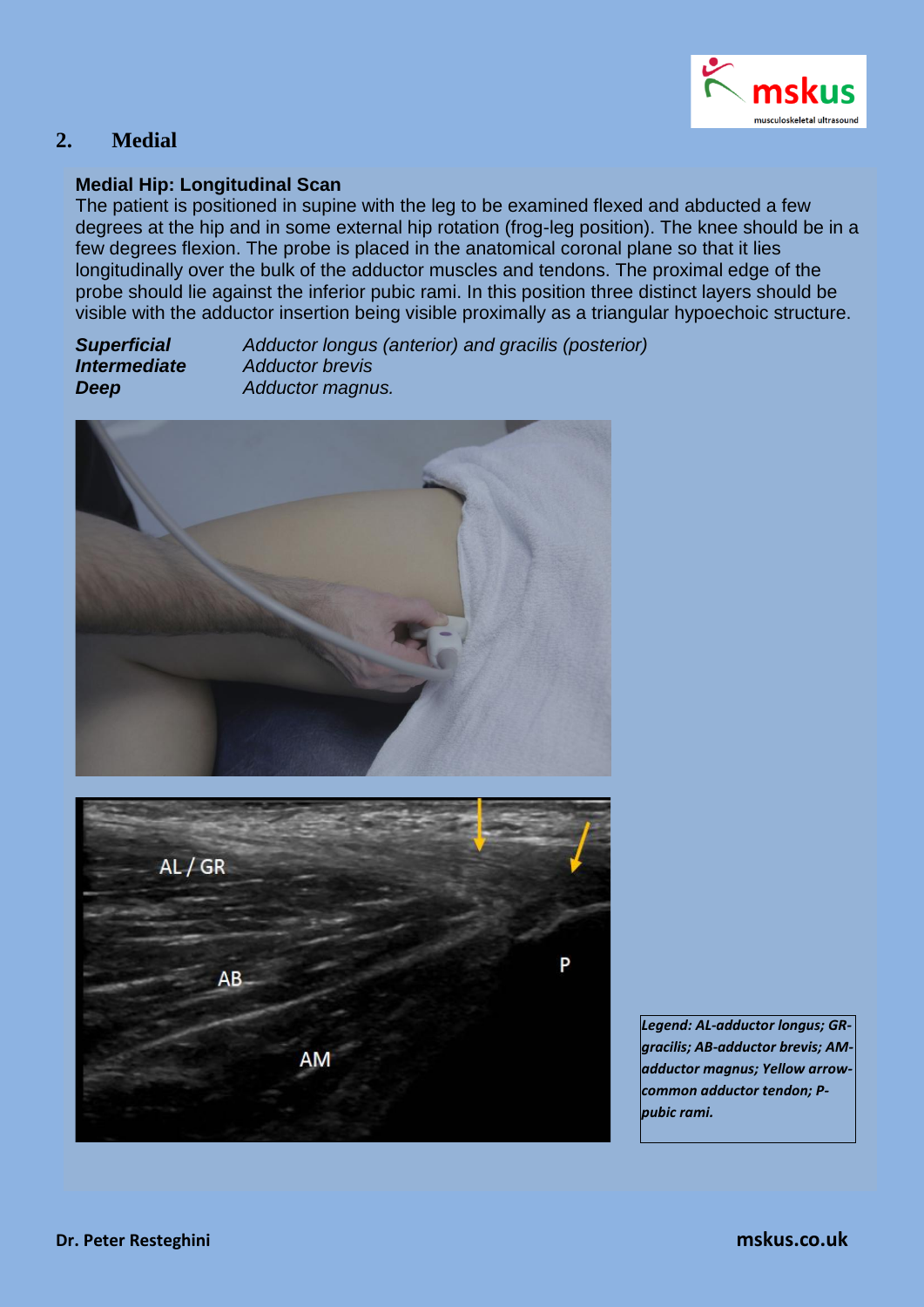

# **3. Lateral**

#### **Lateral Hip: Longitudinal Scan**

The patient is positioned in side lying with the hips and knees in flexion. The probe is placed in the anatomical coronal plane so that it lies longitudinally over the greater trochanter. In this position it should be possible to visualise the lateral fascia of the thigh overlying the gluteus medius and minimus tendons at their insertion onto the greater trochanter. It should be noted that although a diagnosis of trochanteric bursitis is often given ultrasound more commonly demonstrates evidence of a gluteal tendinopathy.



*Legend: GT-greater trochanter; GMT-gluteus medius tendon; GM-gluteus medius muscle; GminTgluteus minimus tendon; Yellow arrows-lateral fascia of the thigh; White arrows-subcutaneous fat; Curved arrow-position of trochanteric bursa.*



## **Lateral Hip: Transverse Scan**

Turn the probe through 90 degrees to lie in the anatomical transverse plane over the greater trochanter.